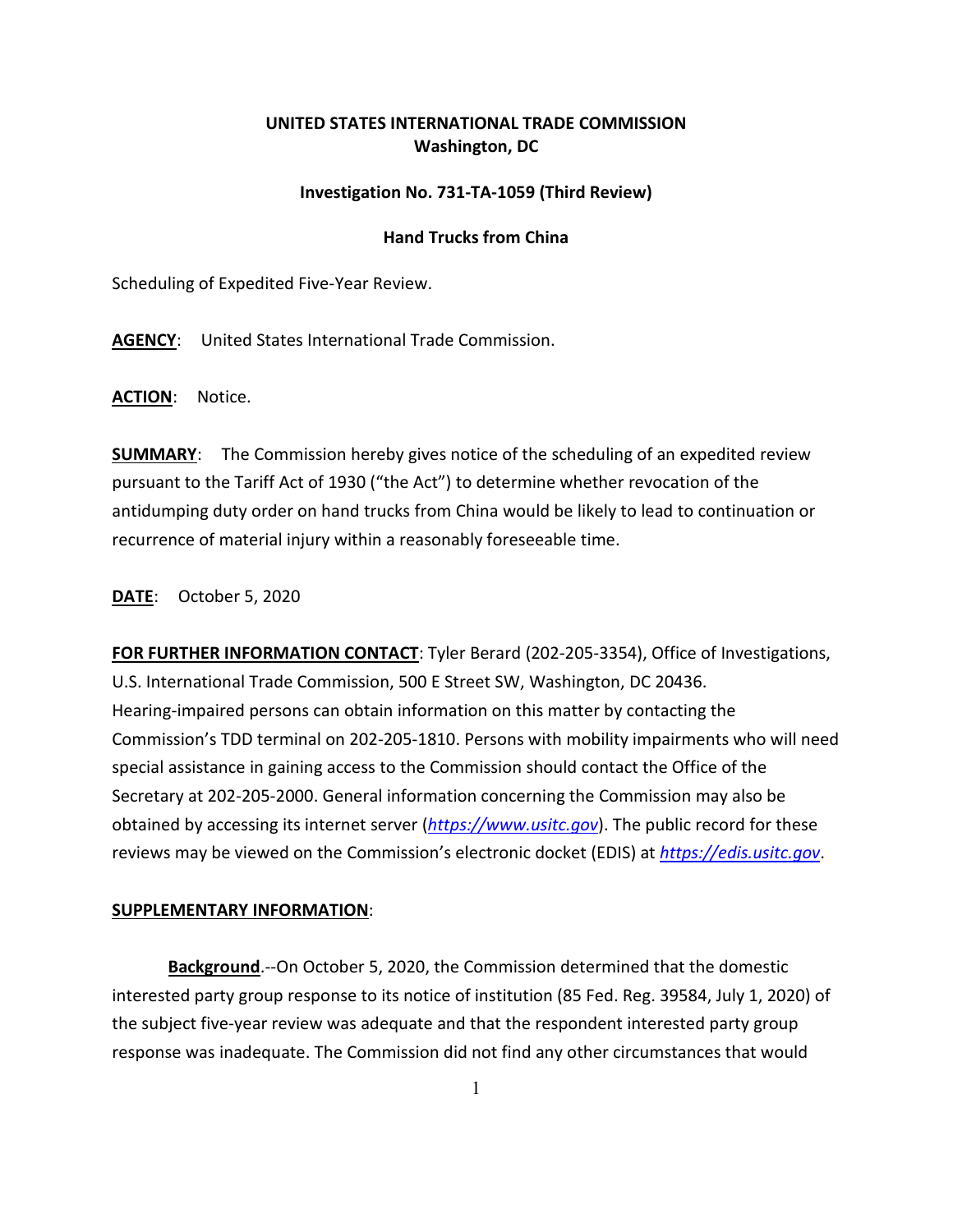warrant conducting a full review.<sup>1</sup> Accordingly, the Commission determined that it would conduct an expedited review pursuant to section 751(c)(3) of the Tariff Act of 1930 (19 U.S.C. 1675(c)(3)).

For further information concerning the conduct of these reviews and rules of general application, consult the Commission's Rules of Practice and Procedure, part 201, subparts A and B (19 CFR part 201), and part 207, subparts A, D, E, and F (19 CFR part 207).

Please note the Secretary's Office will accept only electronic filings at this time. Filings must be made through the Commission's Electronic Document Information System (EDIS, [https://edis.usitc.gov\)](https://edis.usitc.gov/). No in-person paper-based filings or paper copies of any electronic filings will be accepted until further notice.

**Staff report**.--A staff report containing information concerning the subject matter of the review will be placed in the nonpublic record on January 11, 2021, and made available to persons on the Administrative Protective Order service list for this review. A public version will be issued thereafter, pursuant to section 207.62(d)(4) of the Commission's rules.

**Written submissions**.--As provided in section 207.62(d) of the Commission's rules, interested parties that are parties to the review and that have provided individually adequate responses to the notice of institution, $<sup>2</sup>$  $<sup>2</sup>$  $<sup>2</sup>$  and any party other than an interested party to the</sup> review may file written comments with the Secretary on what determination the Commission should reach in the review. Comments are due on or before January 15, 2021 and may not contain new factual information. Any person that is neither a party to the five-year review nor an interested party may submit a brief written statement (which shall not contain any new factual information) pertinent to the review by January 15, 2021. However, should the Department of Commerce ("Commerce") extend the time limit for its completion of the final results of its review, the deadline for comments (which may not contain new factual information) on Commerce's final results is three business days after the issuance of Commerce's results. If comments contain business proprietary information (BPI), they must

<span id="page-1-0"></span> $1$  A record of the Commissioners' votes is available from the Office of the Secretary and at the Commission's website.

<span id="page-1-1"></span> $2$  The Commission has found the joint response to its notice of institution from two domestic producers of hand trucks, Gleason Industrial Products, Inc. and Precision Products, Inc. (collectively, "domestic interested parties"), to be individually adequate. Comments from other interested parties will not be accepted (*see* 19 CFR 207.62(d)(2)).